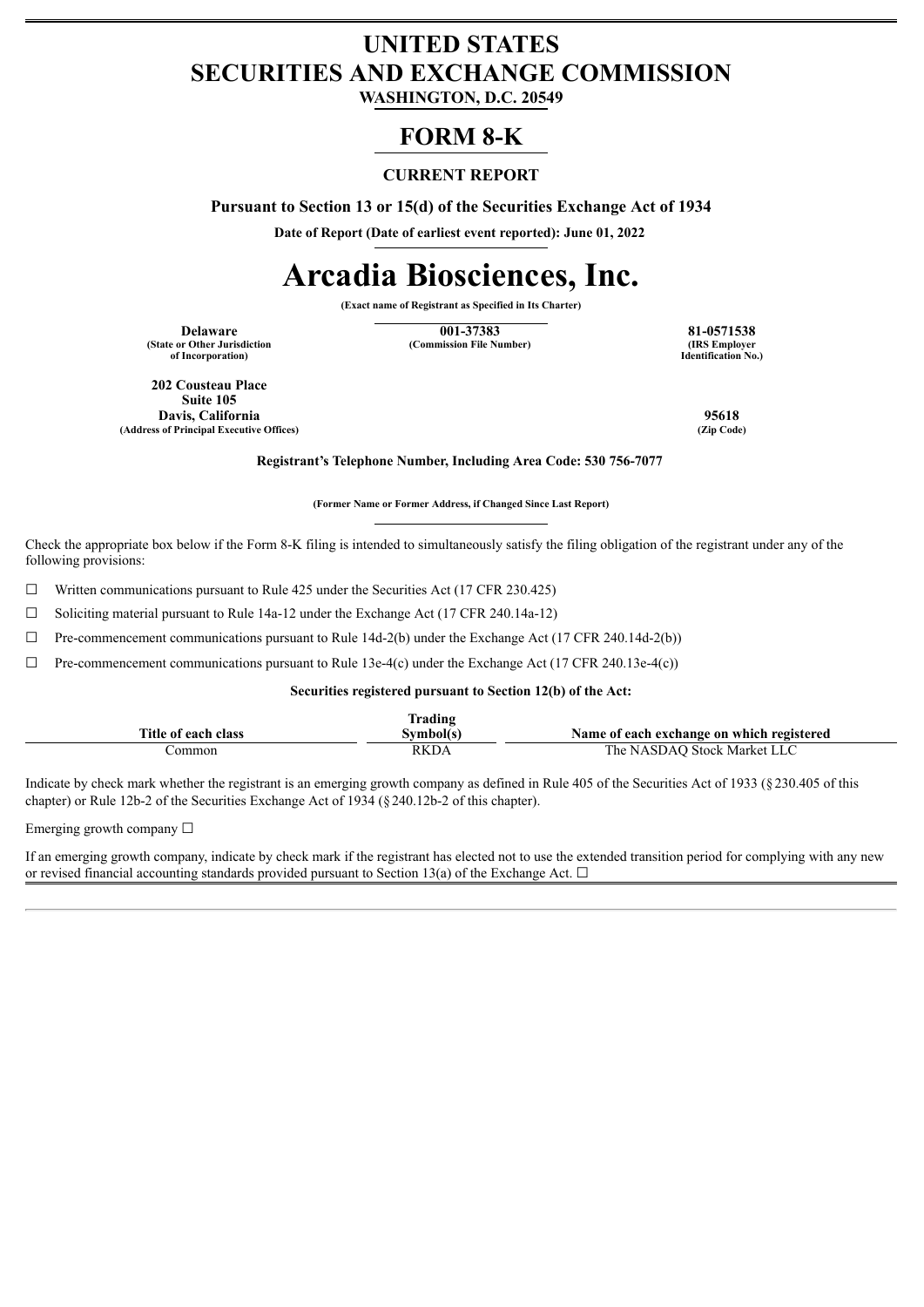#### Item 5.02 Departure of Directors or Certain Officers; Election of Directors; Appointment of Certain Officers; Compensatory Arrangements of **Certain Officers.**

On June 2, 2022, Arcadia's board of directors appointed Stanley E. Jacot, Jr., Arcadia's current president and chief executive officer, to serve as a Class III director of the Company. The appointment fills a vacancy on the Board resulting from Matthew Plavan's resignation effective December 31, 2021.

Mr. Jacot has served as the Company's chief executive officer since February 2, 2022 and brings nearly 35 years of retail consumer marketing and executive leadership experience. Mr. Jacot served as president of Jane's Dough Foods, a producer of frozen dough and pizza products including branded, private label and co-packed products, from 2015 to 2021. Prior to that, he was the vice president of marketing at Mission Foods and vice president of Borden Dairy Company's branded dairy and yogurt division. Mr. Jacot has held a variety of senior marketing and operations positions with Conagra Foods Snacks and Kellogg Company and has a bachelor of science degree in marketing from DePaul University in Chicago, Illinois.

#### **Item 5.07 Submission of Matters to a Vote of Security Holders.**

At the annual meeting of stockholders of Arcadia Biosciences, Inc. (the "Company") held on June 1, 2022 (the "Annual Meeting"), stockholders holding and entitled to vote 12,072,830 shares of common stock of the Company, or approximately 54.40% of the total outstanding shares of common stock on the record date for the Annual Meeting, were present in person or by proxy. At the Annual Meeting, the stockholders voted on the following three proposals, each of which is described in detail in the definitive proxy statement filed with the Securities and Exchange Commission on April 19, 2022.

The final results for each of the matters considered at the Annual Meeting were as follows:

#### **PROPOSAL I: Election of Directors**

The director nominees were elected to serve as a Class I directors until the Company's annual meeting of stockholders in 2025, or until their successor is duly elected and qualified, or their earlier resignation, death, or removal. Due to plurality election, votes could only be cast in favor of or withheld from the nominees and thus votes against were not applicable. The results of the election were as follows:

| <b>DIRECTOR NOMINEE</b> | FOR       | WITHHELD  | <b>BROKER NON-VOTES</b> |
|-------------------------|-----------|-----------|-------------------------|
| Albert Bolles           | 5,546,070 | 1,182,301 | 5,344,459               |
| Kevin Comcowich         | 6.138.435 | 589,936   | 5,344,459               |

#### **PROPOSAL II: Ratification of Selection of Independent Registered Public Accountants**

The appointment of Deloitte & Touche LLP as the Company's independent registered public accountants for the year ending December 31, 2022, was ratified by the affirmative votes of the stockholders. There were no broker non-votes on this proposal. The results of the ratification were as follows:

| <b>FOR</b>           | <b>TAIOT</b> | $\sim$ $\sim$ $\sim$<br>. DV |
|----------------------|--------------|------------------------------|
| $20^{\circ}$<br>-895 | 00A6         | $\sim$ $\sim$<br>h           |

#### **PROPOSAL III: Advisory Vote on Executive Compensation**

The Company's shareholders approved, on an advisory basis, the compensation paid to the Company's named executive officers by the votes set forth in the table below:

| FOR      | <b>AGAINST</b> | ABSTAIN | <b>BROKER NON-VOTES</b> |
|----------|----------------|---------|-------------------------|
| .299.398 | 319.203        | 109,770 | 311                     |